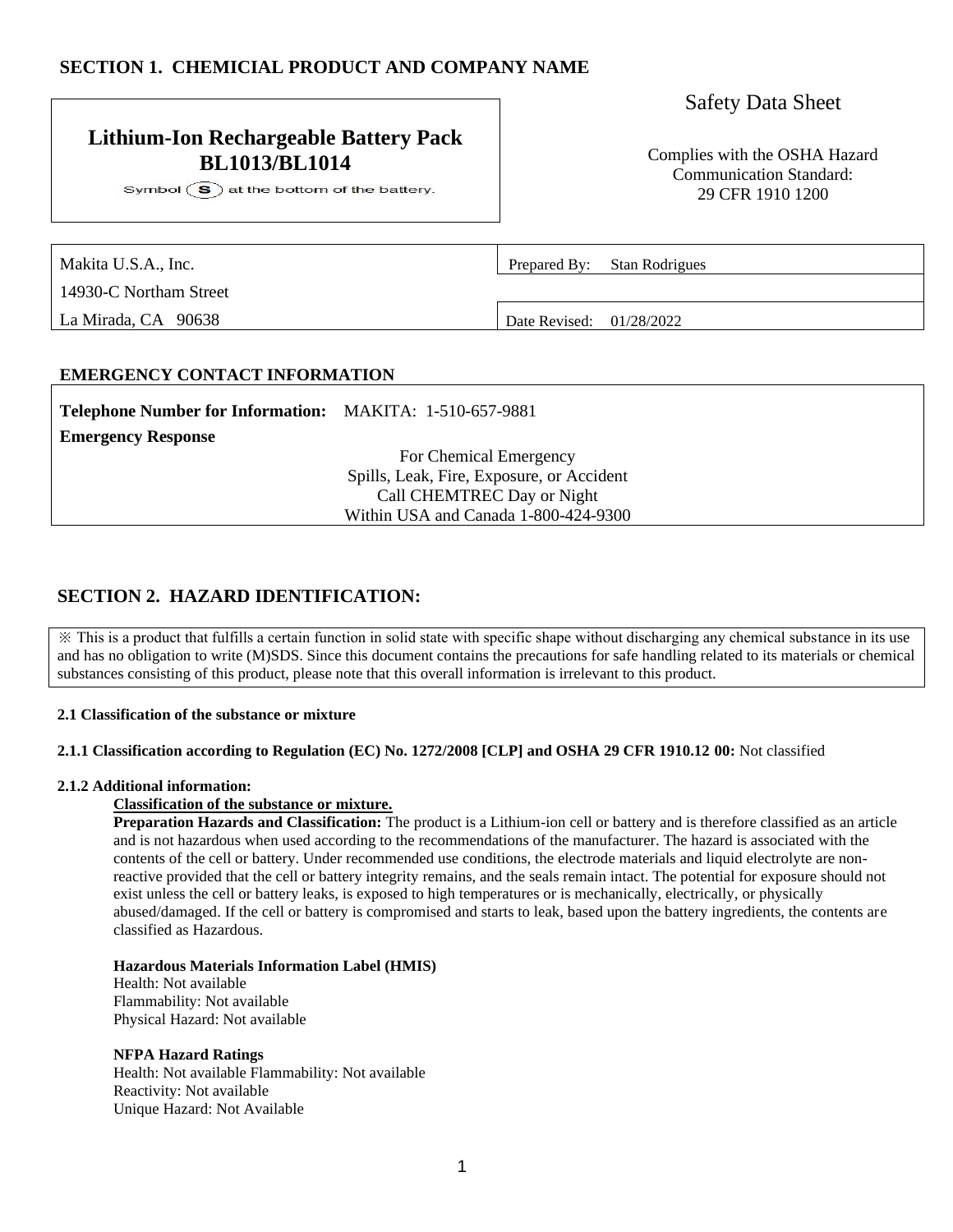### **2.2 Label elements**

**Hazard pictograms:** Not applicable **Signal word:** Not applicable **Hazard statement:** Not applicable **Precautionary statements:** Not applicable **Supplemental Hazard information (EU):** Not applicable

### **2.3 Other hazards:**

**Appearance, Color and Odor:** Solid object with no odor**.**

### **Primary Routes(s) of Exposure:**

These chemicals are contained in a sealed enclosure. Risk of exposure occurs only if the cell or pack is mechanically, thermally, electrically, or physically abused to the point of compromising the enclosure.

If this occurs, exposure to the electrolyte solution contained within can occur by inhalation, ingestion, eye contact and skin contact

#### **Potential Health Effect(s):**

**Acute (short term):** see Section 8 for exposure controls.

In the event that this cell or pack has been ruptured, the electrolyte solution contained within the cell would be corrosive and can cause burns to skin and eyes.

**Inhalation:** Inhalation of materials from a sealed cell is not an expected route of exposure. Vapors or mists from a ruptured cell may cause respiratory irritation.

**Ingestion:** Swallowing of materials from a sealed cell is not an expected route of exposure. Swallowing the contents of an open cell can cause serious chemical burns to mouth, esophagus, and gastrointestinal tract.

**Skin:** Contact between the cell and skin will not cause any harm. Skin contact with the contents of an open cell can cause severe irritation or burns to the skin.

**Eye:** Contact between the cell and the eye will not cause any harm. Eye contact with the contents of an open cell can cause severe irritation or burns to the eye.

**CHRONIC (long term):** see Section 11 for additional toxicological data.

**Interactions with other chemicals:** Immersion in high conductivity liquids may cause corrosion and breaching of the cell or battery enclosure. The electrolyte solution inside of the cells may react with alkaline (basic) materials and present a flammability hazard.

**Potential Environmental Effects**: Not Available.

# **SECTION 3. COMPOSITION/INFORMATION ON INGREDIENTS**

### **3.1 Mixture**

| CAS No.    | EC No.        | <b>REACH</b><br><b>Registration</b><br>No. | $%$ [weight] | <b>Name</b>                | <b>Common Name</b><br>(Synonyms) | <b>Classification</b><br>according to<br><b>Regulation (EC)</b><br>No. 1278/2008<br>(CLP) |
|------------|---------------|--------------------------------------------|--------------|----------------------------|----------------------------------|-------------------------------------------------------------------------------------------|
| 7440-50-8  | 231-159-6     | -                                          | $15 - 25$    | Copper                     | Not available                    | Not classified                                                                            |
| 7439-89-6  | 231-096-4     | -                                          | $15 - 25$    | Iron                       | Not available                    | Not classified                                                                            |
| 12057-17-9 | Not available |                                            | $5 - 15$     | Lithium manganese<br>oxide | Not available                    | Not classified                                                                            |
| 7782-42-5  | 231-955-3     | $\overline{\phantom{0}}$                   | $5 - 15$     | Graphite                   | Not available                    | Not classified                                                                            |
| 12031-65-1 | Not available |                                            | $5 - 15$     | Lithium nickelate          | Not available                    | Skin Sens. 1, H317<br><b>STOT RE 1, H372</b><br>Carc. 1A. H350i                           |
| 7429-90-5  | 231-072-3     |                                            | $5 - 15$     | Aluminum                   | Not available                    | Pyr. Sol. 1, H250<br>Water-react. 2,<br>H <sub>261</sub>                                  |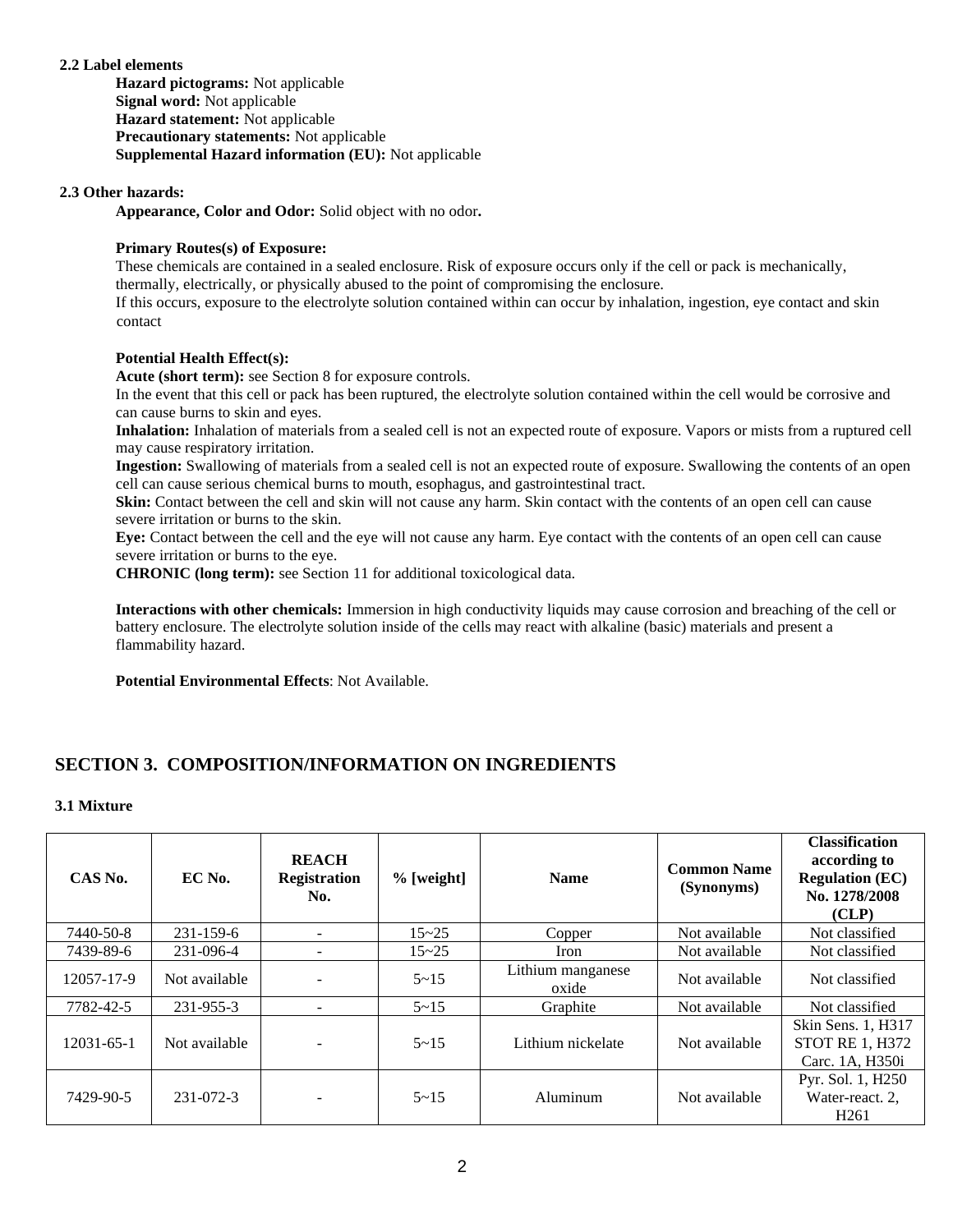| 616-38-6       | 210-478-4       | $1 - 5$   | dimethyl carbonate                  | Not available | Flam. Liq. 2, H225                                                                                      |
|----------------|-----------------|-----------|-------------------------------------|---------------|---------------------------------------------------------------------------------------------------------|
| 12190-79-3     | $235 - 362 - 0$ | $1 - 5$   | cobalt lithium dioxide              | Not available | Not classified                                                                                          |
| 9002-88-4      | Not available   | $1 - 3$   | Polyethylene                        | Not available | Not classified                                                                                          |
| 7440-02-0      | $231 - 111 - 4$ | $1 - 3$   | <b>Nickel</b>                       | Not available | Skin Sens. 1,<br>H <sub>3</sub> 17<br>Carc. 2, H351<br>STOT RE 1,<br>H372<br>Aquatic Chronic 3,<br>H412 |
| $96-49-1$      | $202 - 510 - 0$ | $1 - 3$   | 1,3-Dioxolan-2-one                  | Not available | Not classified                                                                                          |
| 21324-40-3     | 244-334-7       | $1 - 3$   | lithium<br>hexafluorophosphate (1-) | Not available | Not classified                                                                                          |
| $623 - 53 - 0$ | Not available   | $1 - 3$   | Ethyl methyl carbonate              | Not available | Not classified                                                                                          |
| 1333-86-4      | 215-609-9       | $0.1 - 1$ | Carbon black                        | Not available | Not classified                                                                                          |

#### **Further Information**

Because of the cell structure the dangerous ingredients will not be available if used properly. During charge process a lithium graphite intercalation phase is formed.

Nominal Voltage: 10.8 V Rated Capacity: 1.3 Ah Wh rating: 14 Wh

# **SECTION 4. FIRST AID MEASURES**

### **4.1 Description of first aid measures**

#### **Following eye contact:**

-Rinse eyes with plenty of water for at least 15 minutes and seek medical attention.

### **Following skin contact:**

-Remove contaminated clothing and wash before reuse.

- -Immediately rinse contact area with plenty of clean water.
- -Provide first aid to contacted area to prevent infection.
- -Get medical attention.

### **Following inhalation:**

-In case of inhalation of organic electrolyte mist, move from exposure to fresh air.

-If necessary, give oxygen. Get medical attention.

### **Following ingestion:**

-In case of ingestion of electrolyte don't induce vomiting

- -If patient is conscious and alert give 2~4 cups of milk or water.
- -Never give anything by mouth to an unconscious person.
- -Get medical attention immediately.

### **Further Information:**

-The following first aid measures are required only in case of exposure to interior battery components after damage of the external battery casing.

-Undamaged, closed cells do not represent a danger to the health.

#### **4.2 Most important symptoms and effects, both acute and delayed**

**Acute effects:** Not available

 **Delayed effects:** Not available

### **4.3 Indication of immediate medical attention and special treatment needed**

- Ensure that medical personnel are aware of the material(s) involved and take precautions to protect themselves.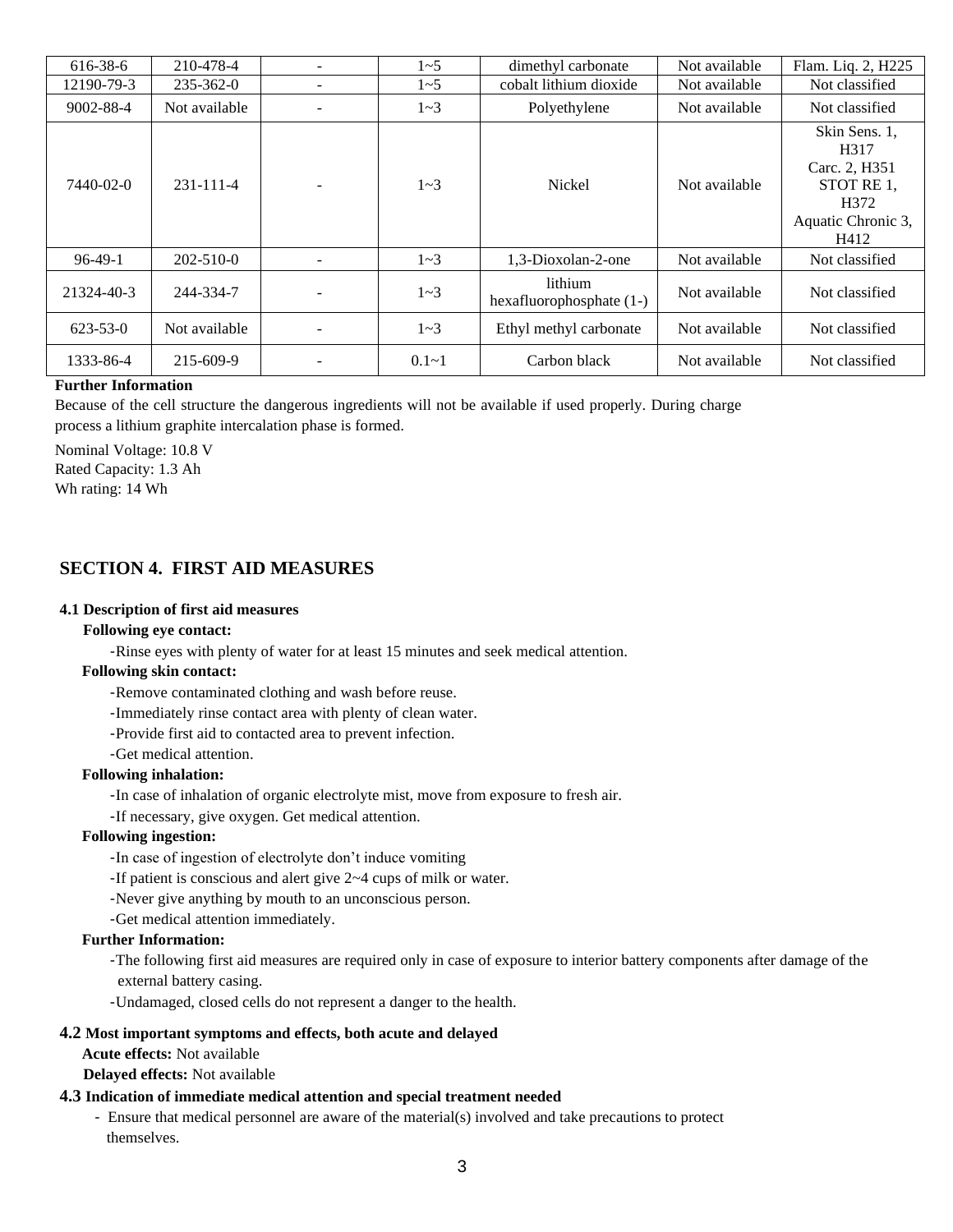# **SECTION 5. FIRE FIGHTING MEASURES**

### **5.1 Extinguishing media**

- When the scale of the fire is small, use a HFC (hydrofluorocarbon) clean-agent fire extinguisher or alcohol resistant foam fire extinguishers. (In case of battery overheating, wear protective gear and immerse heated battery in water)

## - In case of large fire, use large amount of water to extinguish.

### **5.2 Special hazards arising from the substance or mixture**

- Flammable gas leaks before ignition and then the product ignites.

## **5.3 Advice for firefighters**

- The ignited battery has a high temperature, so there is a risk of additional ignition even if the fire is extinguished at early stage. Sprinkle a large amount of water until the battery temperature drops to normal temperature.
- If the battery is ignited in multi-stacked condition, multi-stack should be disassembled and then extinguished so that heat is not transferred between batteries.
- In the event of a battery fire, cool it by spraying water directly on the battery.
- When handling an overheated battery, wear heat-resistant protective equipment.

# **SECTION 6. ACCIDENTAL RELEASE MEASURES**

### **6.1 Personal precautions, protective equipment, and emergency procedures**

### **For non-emergency personnel**

**Protective equipment:** Use personal protective equipment, see Section 8

### **Emergency procedures**:

- In case of cell damage, possible release of dangerous substances and a flammable gas mixture.
- Eliminate all ignition sources.
- Please note that materials and conditions to avoid.
- Battery may emit electrolyte if charging or discharging rates exceed manufacturer's recommendations or if pack has been breached.
- Move battery to well ventilated area to prevent gas accumulation.

### **For emergency responders**

- Eliminate all ignition sources.
- Please note that materials and conditions to avoid.
- Move battery to well ventilated area to prevent gas accumulation.

# **6.2 Environmental precautions:**

- Avoid release to the environment.
- Prevent entry into waterways, sewers, basements, or confined areas.

## **6.3 Methods and material for containment and cleaning up**

### **For containment:** Not available

### **For cleaning up:**

- Cover with Dry earth, DRY sand or other non-combustible material and put on the plastic sheet to minimize spreading or contact with rain.

- Move battery to well ventilated area to prevent gas accumulation.
- Dispose in accordance with applicable local, state, and federal regulations.
- **Other information:** Not available

### **6.4 Reference to other sections** - See also Sections 8 and 13 of the Safety Data Sheet.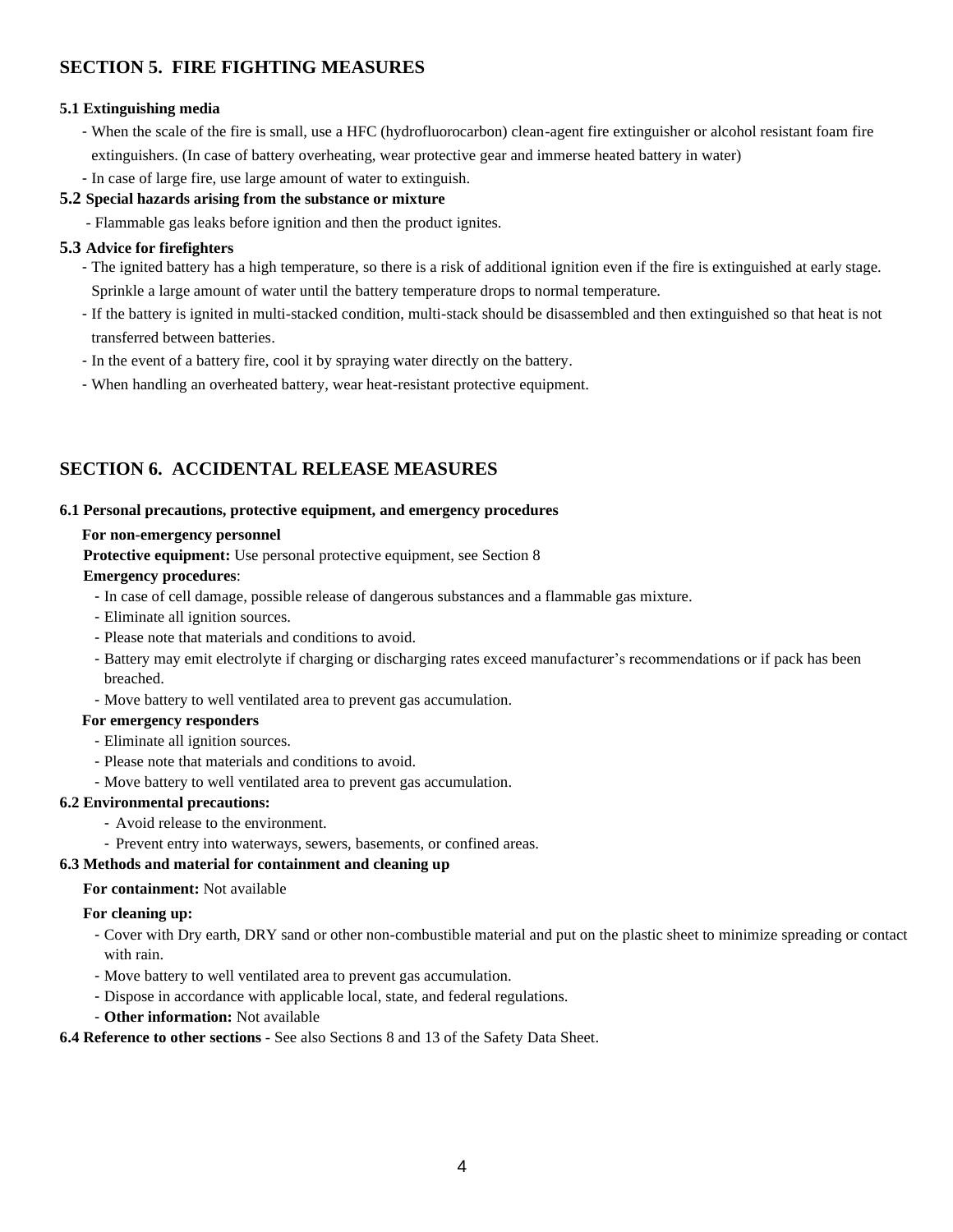# **SECTION 7. HANDLING AND STORAGE**

## **7.1 Precautions for safe handling**

- In case of cell damage, possible release of dangerous substances and a flammable gas mixture.
- The battery stores electrical energy and is capable of rapid energy discharge.
- Battery cell contents are under pressure.
- Handle battery carefully to avoid puncturing case or electrically shorting terminals.

## **7.2 Conditions for safe storage, including any incompatibilities**

**Technical measures and storage conditions:** Not available

**Packaging materials:** Not available

# **Requirements for storage rooms and vessels:**

- Storage at room temperature (approx. 20℃) at approx. 40% of the nominal capacity
- Keep in closed original container.

## **7.3 Specific end use(s)**

**Recommendations:** Not available **Industrial sector specific solutions:** Not available

# **SECTION 8. EXPOSURE CONTROLS/ PERSONAL PROTECTION**

# **8.1 Control parameters**

# **Occupational Exposure limits**

| <b>Name</b>                | <b>ACGIH</b> regulation                                               | <b>Biological</b><br>exposure<br>index | <b>OSHA</b> regulation                                                                                                                                     | <b>NIOSH</b> regulation                                                                                                                                       | <b>EU</b> regulation |
|----------------------------|-----------------------------------------------------------------------|----------------------------------------|------------------------------------------------------------------------------------------------------------------------------------------------------------|---------------------------------------------------------------------------------------------------------------------------------------------------------------|----------------------|
| Copper                     | $TWA = 0.2$ mg/m <sup>3</sup><br>(fume)                               | Not available                          | Not applicable                                                                                                                                             | Not applicable                                                                                                                                                | Not applicable       |
| Iron                       | Not applicable                                                        | Not available                          | Not applicable                                                                                                                                             | Not applicable                                                                                                                                                | Not applicable       |
| Lithium manganese<br>oxide | $TWA = 10$ mg/m <sup>3</sup><br>(Magnesium oxide<br>CAS.no 1309-48-4) | Not available                          | $TWA = 15$ mg/m <sup>3</sup><br>(Magnesium oxide fume -<br>Total<br>Particulate CAS.no 1309-<br>$48-4)$                                                    | $TWA = 10$ mg/m <sup>3</sup><br>(Magnesium oxide<br>fume - Total<br>Particulate CAS.no<br>$1309 - 48 - 4$ )                                                   | Not applicable       |
| Graphite                   | $TWA = 2mg/m3$                                                        | Not available                          | Not applicable                                                                                                                                             | Not applicable                                                                                                                                                | Not applicable       |
| Lithium nickelate          | Not applicable                                                        | Not available                          | $TWA = 1$ mg/m <sup>3</sup><br>(Nickel, metal and<br>insoluble<br>compounds (as<br>Ni), Nickel, soluble<br>compounds (as<br>Ni), CAS.no744002-0)           | $TWA = Ca$<br>$0.015$ mg/m <sup>3</sup><br>(Nickel, metal and<br>insoluble compounds<br>(as Ni), Nickel,<br>soluble compounds<br>(as Ni), CAS.no<br>744002-0) | Not applicable       |
| Aluminum                   | $TWA = 1$ mg/m <sup>3</sup><br>(Respirable<br>particulate matter)     | Not available                          | $TWA = 15$ mg/m <sup>3</sup><br>(Aluminum Metal<br>$(As Al) Total dust) TWA =$<br>$5 \text{ mg/m}^3$<br>(Aluminum Metal<br>(As Al) Respirable<br>fraction) | $TWA = 1$ mg/m <sup>3</sup><br>(Aluminum Metal<br>(As Al), Respirable<br>fraction)                                                                            | Not applicable       |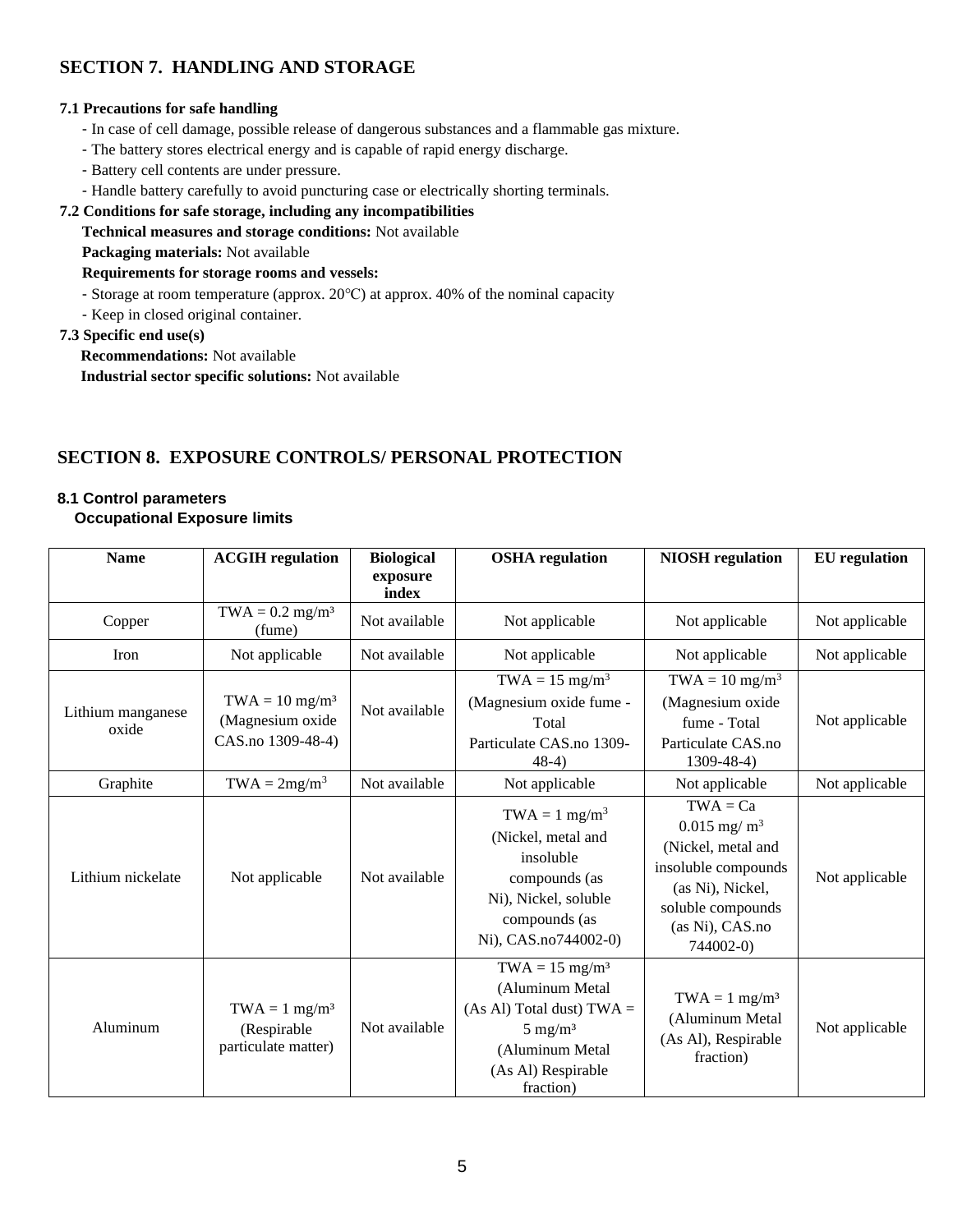| dimethyl carbonate                       | Not applicable                                                                         | Not available | Not applicable                                                                                                                                    | Not applicable                                                                                                                                                                | Not applicable |
|------------------------------------------|----------------------------------------------------------------------------------------|---------------|---------------------------------------------------------------------------------------------------------------------------------------------------|-------------------------------------------------------------------------------------------------------------------------------------------------------------------------------|----------------|
| cobalt lithium<br>dioxide                | $TWA = 0.2$ mg/m <sup>3</sup><br>(Cobalt and cobalt<br>compounds, CAS.no<br>7440-48-4) | Not available | $TWA = 0.1$ mg/m <sup>3</sup><br>(Cobalt metal, dust, and<br>fume (as<br>Co), CAS.no744048-4)                                                     | $TWA = 0.05$ mg/m <sup>3</sup><br>(Cobalt metal, dust,<br>and fume (as<br>Co), CAS.no744048-<br>4)                                                                            | Not applicable |
| Polyethylene                             | Not applicable                                                                         | Not available | Not applicable                                                                                                                                    | Not applicable                                                                                                                                                                | Not applicable |
| Nickel                                   | $TWA = 1.5$ mg/m <sup>3</sup><br>(Inhalable<br>particulate matter)                     | Not available | $TWA = 1$ mg/m <sup>3</sup><br>(Metal and insoluble<br>compounds (as<br>$Ni$ )<br>$TWA = 1$ mg/m <sup>3</sup><br>(Soluble compounds (as<br>$N_i)$ | $Ca TWA =$<br>$0.015$ mg/ $\mathrm{m}^3$<br>(Metal and insoluble<br>compounds (as<br>$N_i)$<br>$Ca TWA =$<br>$0.015$ mg/m <sup>3</sup><br>(Soluble compounds<br>(as<br>$Ni$ ) | Not applicable |
| 1,3-Dioxolan-2-one                       | Not applicable                                                                         | Not available | Not applicable                                                                                                                                    | Not applicable                                                                                                                                                                | Not applicable |
| lithium<br>hexafluorophosphate<br>$(1-)$ | Not applicable                                                                         | Not available | Not applicable                                                                                                                                    | Not applicable                                                                                                                                                                | Not applicable |
| Ethyl methyl<br>carbonate                | Not applicable                                                                         | Not available | Not applicable                                                                                                                                    | Not applicable                                                                                                                                                                | Not applicable |
| Carbon black                             | $TWA =$<br>3mg/m <sup>3</sup><br>(Inhalable<br>particulate matter)                     | Not available | $TWA = 3.5$ mg/m <sup>3</sup>                                                                                                                     | $TWA = 3.5$ mg/m <sup>3</sup><br>Ca TWA $= 0.1$ mg<br>PAHs/ $m^3$ [Carbon<br>black in presence of<br>polycyclic aromatic<br>hydrocarbons<br>$(PAHs)$ ]                        | Not applicable |

# **8.2 Exposure controls**

# **8.2.1 Appropriate engineering controls:**

### **Substance/mixture related measures to prevent exposure during identified uses:**

- Avoid charging batteries in areas where hydrogen gas accumulates.
- Use local exhaust ventilation to maintain concentrations of hydrogen below the Lower Explosive collect and transport flammable gases in ventilation systems.
- Ensure proper ventilation is present and electrolyte mist and vapours.

### **Structural measures to prevent exposure:**

- Avoid charging batteries in areas where hydrogen gas accumulates.
- Use local exhaust ventilation to maintain concentrations of hydrogen below the Lower Explosive collect and transport flammable gases in ventilation systems.
- Ensure proper ventilation is present and electrolyte mist and vapours.

### **Organizational measures to prevent exposure**: Not available

### **Technical measures to prevent exposure:**

Ensure proper ventilation is present and electrolyte mist and vapours.

### **8.2.2 Individual protection measures, such as personal protective equipment:**

### **Eye and face protection:**

- Wear ANSI approved safety glasses with side shield during normal use.
- Wear NIOSH approved face shield with safety glasses and H.V protection during intentional disassembly.

# **Skin protection**

# **Hand protection:**

- Wear nitrile butyl rubber, neoprene, or PVC glove during battery component disassembly.
- Discard contaminated work clothing after one workday.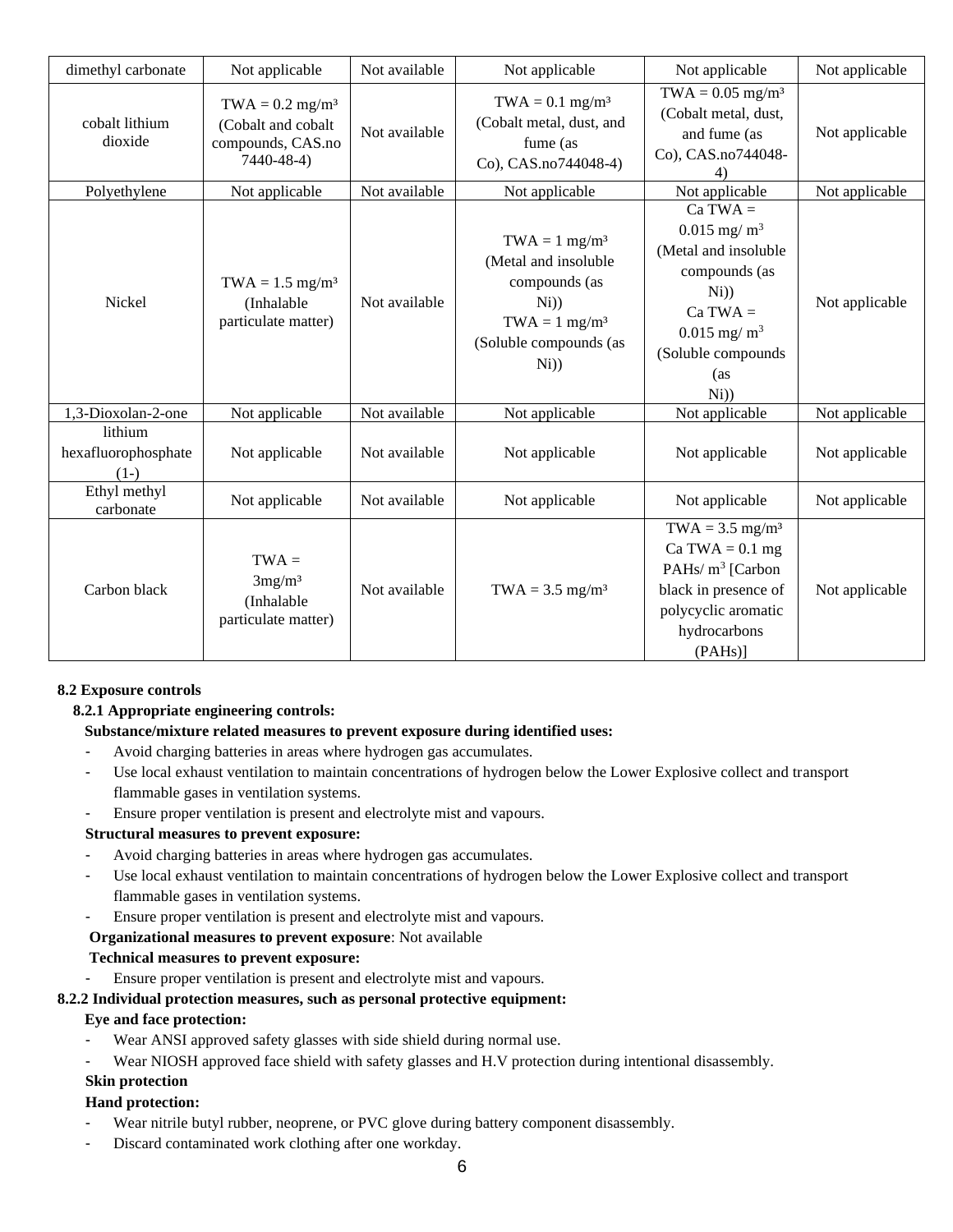### **Other skin protection:**

- Wear protective clothing during battery component disassembly.
- Discard contaminated work clothing after one workday.

### **Respiratory protection:**

- None required during normal use.
- Wear NIOSH or European Standard EN 149 approved full or half face piece (with goggles) respiratory protective equipment when necessary.
- In lack of oxygen (< 19.5%), wear the supplied-air respirator or self-contained oxygen breathing apparatus.
- In case exposed to particulate material, the respiratory protective equipment as follow is recommended; facepiece filtering respirator or air-purifying respirator, high-efficiency particulate air (HEPA) filter media or respirator equipped with powered fan, filter media of use (dust, mist, fume)

### **8.2.3 Environmental exposure controls**

**Substance/mixture related measures to prevent exposure:** Not available **Instruction measures to prevent exposure:** Not available **Organizational measures to prevent exposure:** Not available **Technical measures to prevent exposure:** Not available

# **SECTION 9. PHYSICAL AND CHEMICAL PROPERTIES**

# **9.1 Information on basic physical and chemical properties**

## **Appearance**

| <b>Description:</b>                                  | Solid         |
|------------------------------------------------------|---------------|
| Color:                                               | Not available |
| Odor:                                                | Odorless      |
| <b>Odor Threshold:</b>                               | Not available |
| PH:                                                  | Not available |
| <b>Melting point/freezing point:</b>                 | Not available |
| Initial boiling point and boiling range:             | Not available |
| <b>Flash point:</b>                                  | Not available |
| <b>Evaporation rate:</b>                             | Not available |
| <b>Flammability (solid, gas):</b>                    | Not available |
| <b>Upper/lower flammability or explosive limits:</b> | Not available |
| Vapor pressure:                                      | Not available |
| <b>Solubility (ies):</b>                             | Insoluble     |
| Vapor density:                                       | Not available |
| <b>Relative density:</b>                             | Not available |
| Partition coefficient or n-octanol/water:            | Not available |
| Auto ignition temperature:                           | Not available |
| <b>Decomposition temperature:</b>                    | Not available |
| <b>Viscosity:</b>                                    | Not available |
| <b>Explosive properties</b>                          | Not available |
| <b>Oxidizing properties:</b>                         | Not available |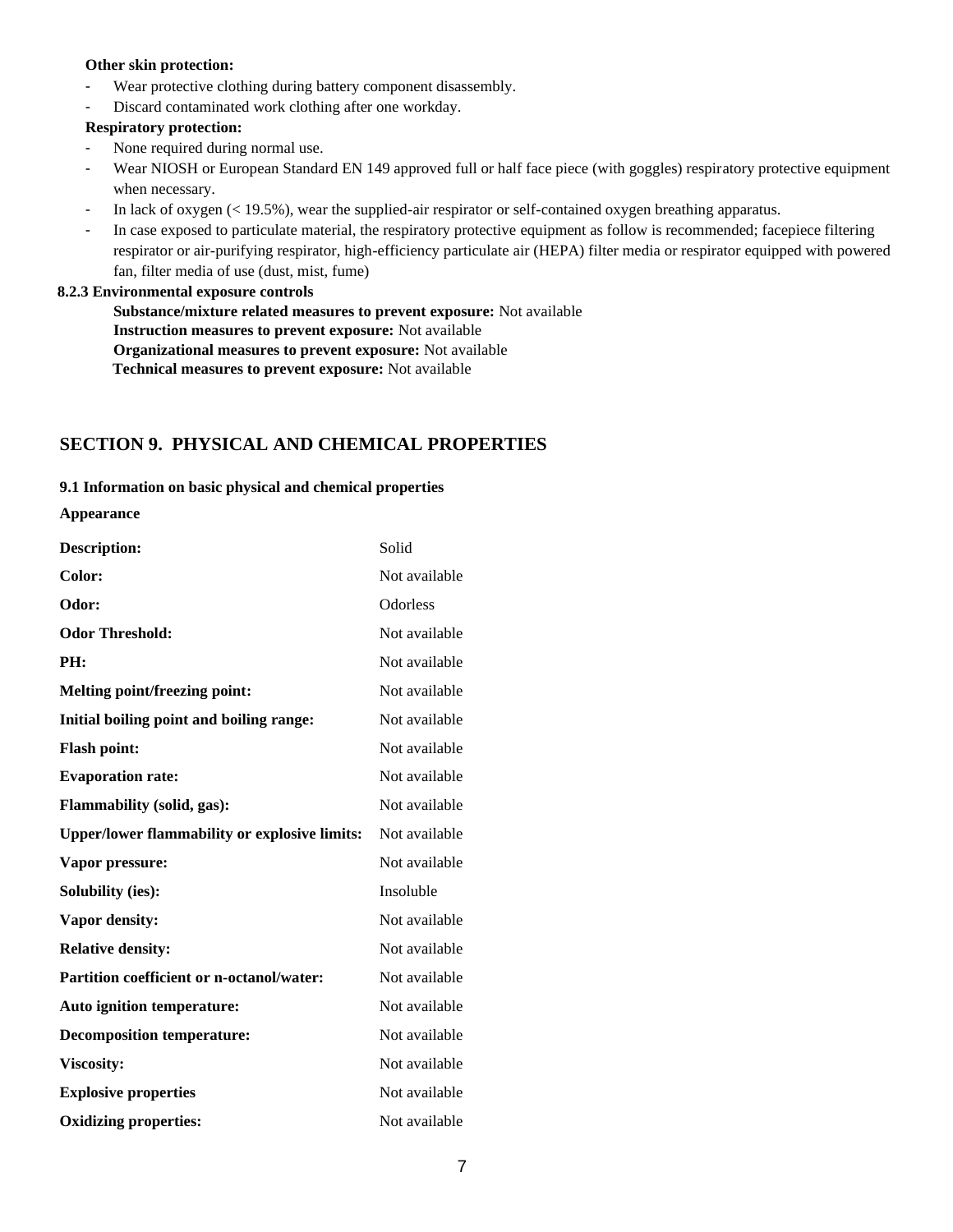| Molecular weight:      | Not available |
|------------------------|---------------|
| 9.2 Other information: | Not available |

# **SECTION 10. STABILITY AND REACTIVITY**

### **10.1 Reactivity**

- Stable at ambient temperature.

### **10.2 Chemical stability**

- There is no hazard when the measures for handling and storage are followed.
- Stable under normal temperatures and pressures.

#### **10.3 Possibility of hazardous reactions**

- Will not occur under normal conditions.
- In case of cell damage, possible release of dangerous substances and a flammable gas mixture.
- Containers may explode when heated.
- Fire may produce irritating and/or toxic gases.
- Some liquids produce vapors that may cause dizziness or suffocation.
- Inhalation of material may be harmful.

#### **10.4 Conditions to avoid**

- Keep away from heat/sparks/open flames/hot surfaces. No smoking.
- Friction, heat, sparks, or flames
- Dusts or shavings from borings, turnings, cuttings, etc.
- Do not exceed manufacturer's recommendation for charging or use battery for an application for which it was not specifically designed.
- Do not electrically short.

#### **10.5 Incompatible materials**

- Avoid contact with acids and oxidizers.
- Keep away from any possible contact with water, because of violent reaction and possible flash fire.
- Handle under inert gas. Protect from moisture.
- Combustibles, reducing agents

#### **10.6 Hazardous decomposition products**

- **-** None under normal conditions.
- Corrosive and/or toxic fume
- Material may produce irritating and highly toxic gases from decomposition by heat and combustion during burning.
- Irritating and/or toxic gases

# **SECTION 11. TOXICOLOGICAL INFORMATION**

※ This is a product that fulfills a certain function in solid state with specific shape without discharging any chemical substance in its use and has no obligation to write (M)SDS. Since this document contains the precautions for safe handling related to its materials or chemical substances consisting of this product, please note that this overall information is irrelevant to this product.

### **11.1 Information on toxicological effects**

### **Acute toxicity**

**Oral:** ATEmix  $= 2,295$  mg/kg bw

-Copper: Rat  $LD_{50}$  > 2,500 mg/kg (Cupric oxide; read across) (OECD TG 423, GLP)

-Fe: Rat  $LD_{50} = 98,600$  mg/kg (Reduced iron, OECD TG 401)

- -Graphite: Rat  $LD_{50}$   $>$  2,000 mg/kg (female) (OECD Guideline 401)
- -Aluminum: Rat  $LD_{50}$  > 15,900 mg/kg (OECD TG 401) (Fumed alumina; read across)
- -Dimethyl carbonate: Rat  $LD_{50}$  > 5,000 mg/kg (male/female) (OECD Guideline 401)
- Polyethylene: Rat  $LD_{50}$  > 2,000 mg/kg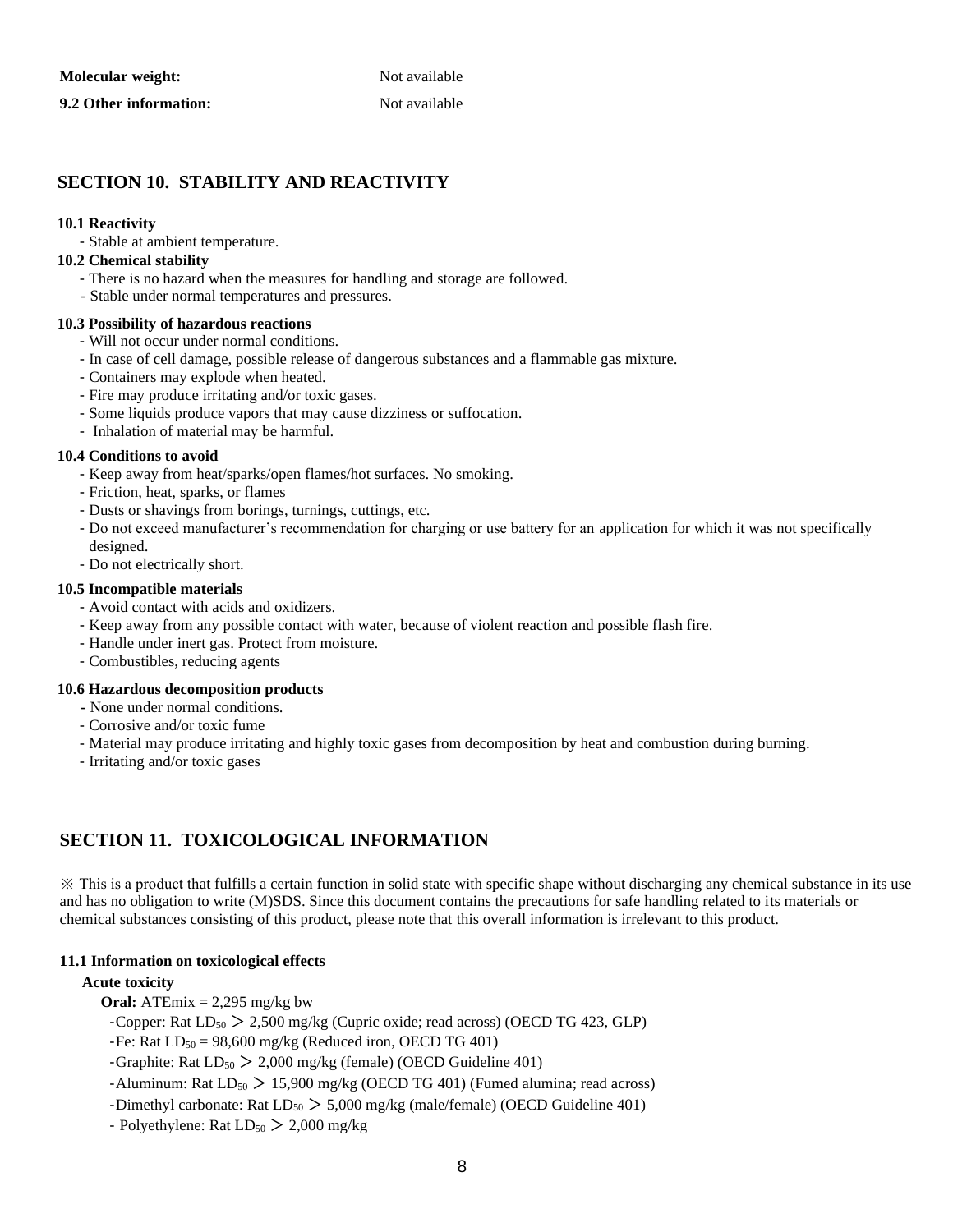-Nickel; Raney nickel: Rat  $LD_{50}$   $>$  9,000 mg/kg (male/female) (OECD Guideline 401, GLP)

- $-1,3-Dioxolan-2-one: Rat LD<sub>50</sub> = 10,400 mg/kg (male) (OECD Guideline 401)$
- -Lithium hexafluorophosphate (1-): Rat  $LD_{50} = 50 \sim 300$  mg/kg (Female) (OECD Guideline 423, GLP)
- -Carbon black: Rat  $LD_{50} > 8,000$  mg/kg (OECD TG 401)

# **Dermal:**

- Copper: Rat  $LD_{50}$   $>$  2,000 mg/kg (OECD TG 402, GLP)
- Dimethyl carbonate: Rabbit  $LD_{50}$   $>$  2,000 mg/kg (male/female)
- 1,3-Dioxolan-2-one: Rat  $LD_{50}$  > 2,000 mg/kg (male/female) (OECD Guideline 402)

### **Inhalation:**

- Fe: Rat  $LC_{50}$  > 100 mg/m<sup>3</sup>/6hr
- Graphite: Rat  $LD_{50}$  > 2 mg/L/4hr (male/female) (OECD Guideline 403)
- Aluminum: Rat  $LC_{50}$   $> 0.888$  mg/L/4hr (analytical) (OECD TG 403)
- Dimethyl carbonate: Rat  $LD_{50}$  > 5.36 mg/L/4hr (male/female) (OECD Guideline 403)
- 1,3-Dioxolan-2-one: Rat  $LD_{50} = mg/kg$  Rat  $LC0 = 730$  mg/m<sup>3</sup>/8hr
- Carbon black: Rat  $LC_{50}$   $> 0.005$  mg/L/4hr

### **Skin corrosion/ irritation:**

- Copper: In test on skin irritation with rabbits, skin irritations were not observed. (OECD TG 404, GLP)
- Fe: In test on skin irritation with rabbits, skin irritations were not observed. (Read across; Fe3O4)
- (OECD TG 404, GLP)
- Graphite: In the skin irritation test using rabbits, the test material was not irritating. (OECD Guideline 404, GLP)
- Aluminum: Aluminum oxide caused slight erythema in 2/12 rabbits. The observed effects do not lead to a classification. Aluminum oxide is, therefore, not considered to be a primary skin irritant. (OECD TG 404) (Read across, aluminum oxide)
- Dimethyl carbonate: In the skin irritation test using rabbits, the test material was not irritating. (OECD Guideline 404)
- Polyethylene: No irritation was observed at the other two treated sites and no corrosive effects were noted during the study using rabbits. The primary irritation index was calculated as 0.2 and polyethylene was classified as a mild irritant.
- Nickel; Raney nickel: Industrial nickel dust causes nickel dermatitis.
- 1,3-Dioxolan-2-one: In the skin irritation test using rabbits, the test material was not classified.
- (OECD Guideline 404, GLP)
- Lithium hexafluorophosphate (1-): In the skin irritation test using human, the test material was corrosive. (EU Method B.40, GLP)
- Ethyl methyl carbonate: In the skin irritation test using rabbits, the test material was not irritating. (GLP)
- Carbon black: In test on skin irritation with rabbits, skin irritations were not observed. (OECD TG 404)

### **Serious eye damage/ irritation:**

- Copper: In test on skin irritation with rabbits, skin irritations were not observed. (OECD TG 405, GLP)
- Fe: In test on eyes irritation with rabbits, eyes irritations were not observed. (Read across.
- Fe3O4) (OECD TG 405, GLP)
- Graphite: In the eye irritation test using rabbit, the test material was not irritating. (OECD Guideline 405, GLP)
- Aluminum: An eye irritation study of the aluminum oxide was performed in rabbits. No eye irritation/ corrosion effects were observed. (Read across, aluminum oxide)
- Dimethyl carbonate: In the eye irritation test using rabbit, the test material was not irritating. (GLP)
- -Polyethylene: Mild irritants were observed in eye irritation test with rabbits. (Score 11.7/110)
- 1,3-Dioxolan-2-one: In the eye irritation test using rabbit, the test material was moderately irritating.

### (OECD Guideline 405, GLP)

- Lithium hexafluorophosphate (1-): In the eye irritation test using fertilized brown leghorn chicken eggs, the test material was severely irritating. (GLP)

- Ethyl methyl carbonate: In the eye irritation test using rabbit, the test material was not irritating.

### $(GLP)$

- Carbon black: In test on eyes irritation with rabbits, eyes irritations were snot observed. (OECD TG 405)

# **Respiratory sensitization:**

- Aluminum: Al2O3 was the least inflammatory material tested and led to only weak effects on the mouse lung. (Read across, Aluminum oxide)
- Carbon black: In respiratory sensitization test with mice, it did not induce respiratory sensitization.

Skin sensitization: Category 1

- Copper: In maximization test on skin sensitization with guinea pig, skin sensitization was not observed. (OECD TG 406, GLP)
- Fe: In the test using guinea pigs, the test substance was not considered to be a dermal sensitizer in guinea pigs. (Read across; FeO, Fe2O3)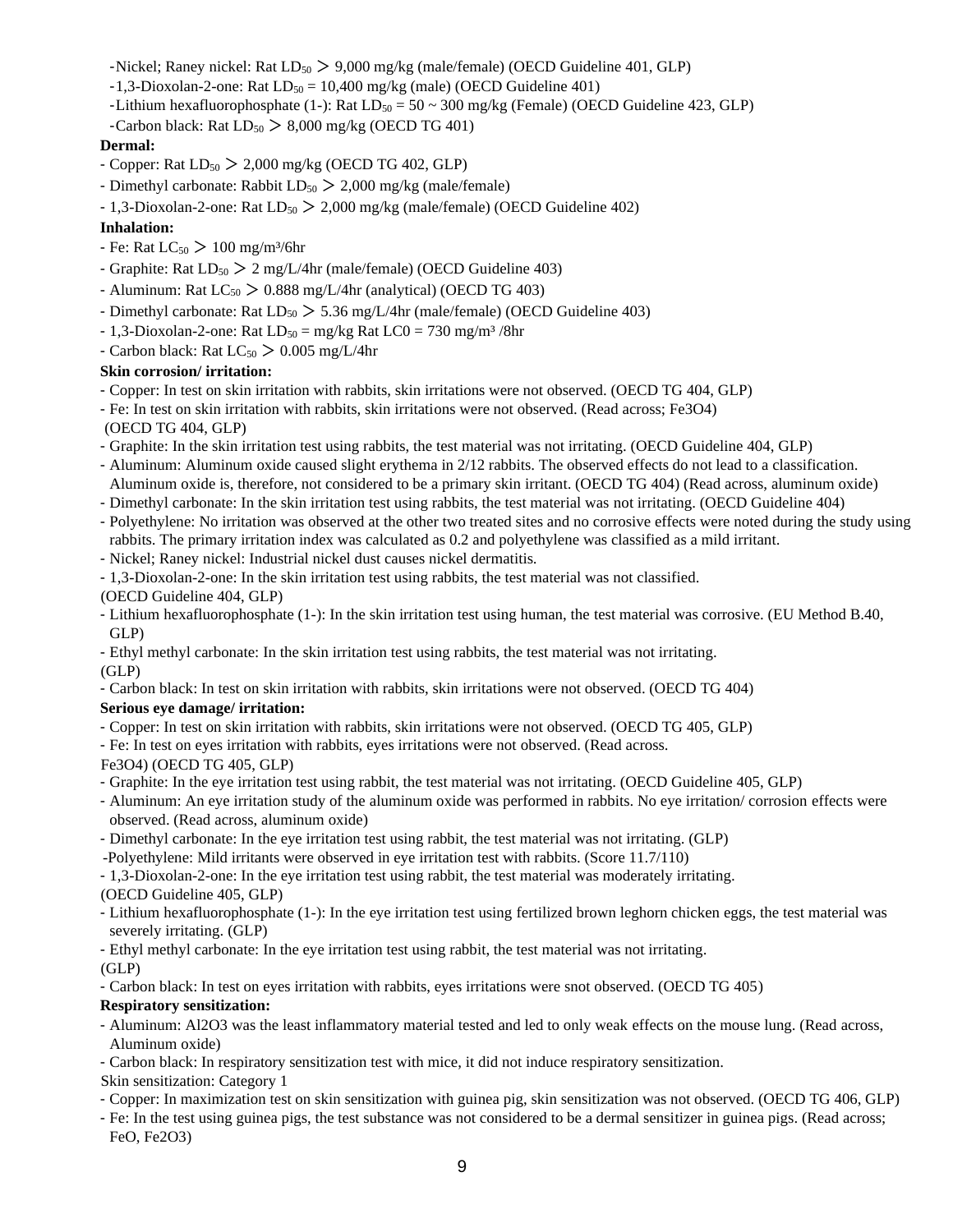- Graphite: In the skin sensitization test using mice, the test material was not skin sensitization.

(OECD Guideline 429, GLP)

- Aluminum: In test with guinea pigs, it can be concluded that aluminum oxide has no sensitization potential under the experimental conditions. (Read across, Aluminum oxide)
- Dimethyl carbonate: In the skin sensitization test using guinea pig, this material was not skin sensitizing. (OECD Guideline 406, GLP)
- Polyethylene: No reactions were observed in skin sensitization test with guinea pigs.
- Nickel; Raney nickel: Nickel hypersensitivity dermatitis may be initiated by contact with nickel on the skin.
- 1,3-Dioxolan-2-one: In the skin sensitization test using guinea pig, this material was not classified.
- (OECD Guideline 406, GLP)
- Lithium hexafluorophosphate (1-): In the skin sensitization test using mice, the test material was not skin sensitization. (OECD Guideline 429, GLP)
- Ethyl methyl carbonate: In the skin sensitization test using guinea pig, this material was not skin sensitizing. (OECD Guideline 406, GLP)
- Carbon black: In skin sensitization test with guinea pig, it did not induce skin sensitization. (OECD TG 406, GLP)

# **Carcinogenicity:**

# **IARC**

- Lithium nickelate: Group 1
- Cobalt and cobalt compounds: Group 2B
- Polyethylene: Group 3
- Nickel: Group 2B
- Carbon black: Group 2B

# **NTP**

- Iron: Present
- Nickel: R
- Carbon Black: Present

# **OSHA**

- Nickel: Present
- Carbon black: Present

# **ACGIH**

- Aluminum: A4
- Cobalt and cobalt compounds: A3
- Nickel: A5
- Carbon black: A3

# **KOREA-ISHL**

- Cobalt lithium dioxide: 2
- Nickel: 1A
- Carbon black: 2

# **EU**

- Lithium nickelate: Carc 1A
- Nickel: Carc. 2
- Copper: In carcinogenicity study with rat, tumor was not observed.
- Polyethylene: Fifty rats were implanted with polyethylene. In the polyethylene group, 23 developed tumors (two of these were unrelated to the implants).

# **Mutagenicity:**

- Copper: Negative reactions were observed in both in vitro (Ames test) and in vivo (DNA damage and/or repair; unscheduled DNA synthesis, micronucleus assay). (GLP)
- Fe: In mammalian cell gene mutation assay electrolytic iron, positive carbonyl iron exhibited a cytotoxic and mutagenic response (OECD TG 476)

- Graphite: Negative reactions were observed in vitro (Bacterial Reverse Mutation Assay (OECD Guideline 471, GLP)).

- Aluminum: Negative reactions were observed in vitro (mammalian cell gene mutation assay with mouse lymphoma L5178Y cells (OECD TG 476, GLP)) and in vivo (micronucleus assay with rats (OECD TG 474, GLP)). (Aluminum hydroxide, aluminum chloride, aluminum oxide; read across)
- Dimethyl carbonate: Negative reactions were observed in both in vitro (Mammalian Chromosome

Aberration Test (OECD Guideline 473, GLP)) and in vivo (Mammalian Spermatogonia Chromosome Aberration Test (OECD Guideline 483))

- Polyethylene: Negative reactions were observed in Ames test using Salmonella typhimurium and Escherichia coli.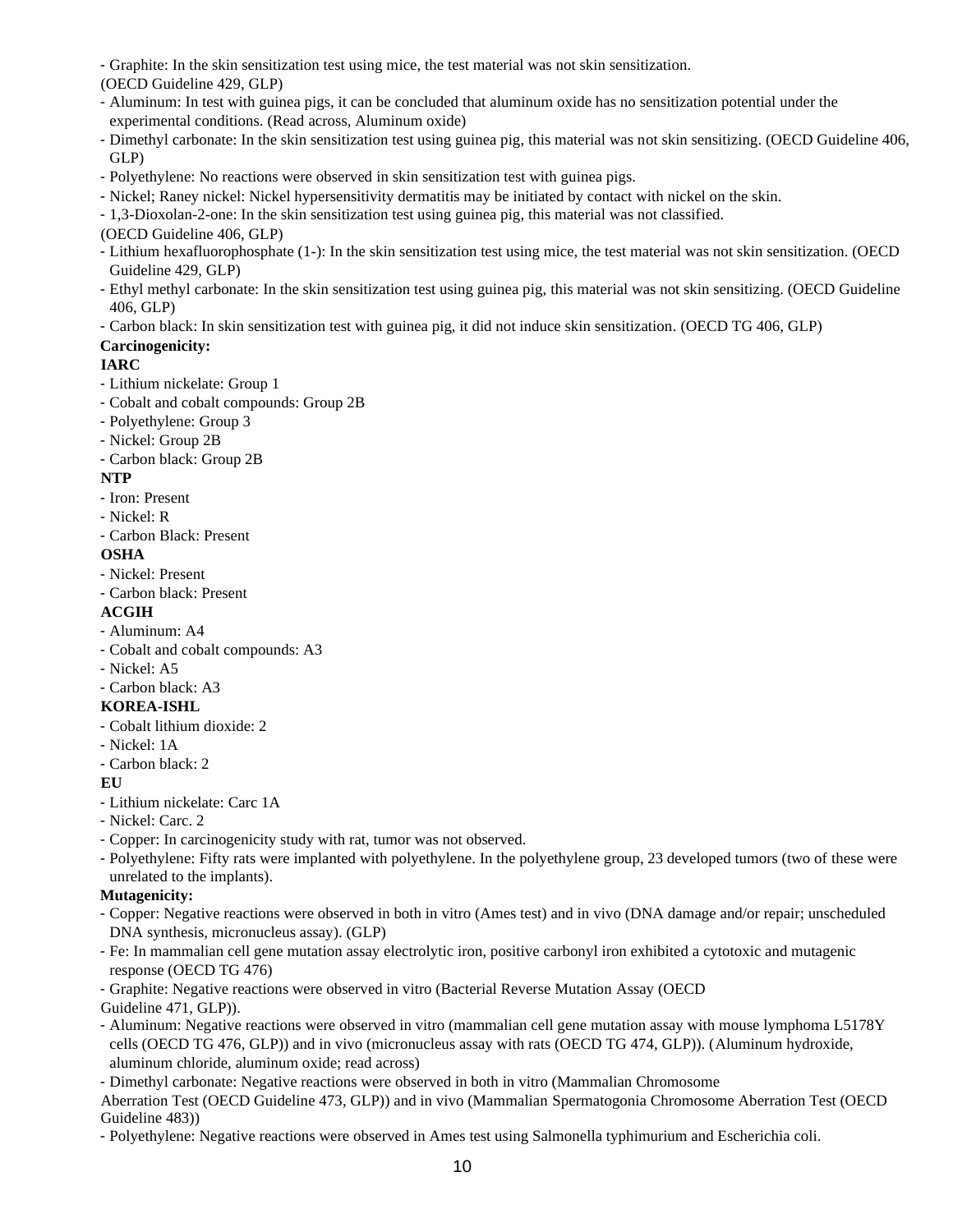- 1,3-Dioxolan-2-one: Negative reactions were observed in vitro (mammalian cell gene mutation assay (OECD Guideline 476, GLP)).
- Lithium hexafluorophosphate (1-): Negative reactions were observed in both in vivo (Mammalian Erythrocyte Micronucleus test (OECD Guideline 474)) and in vitro (Bacterial Reverse Mutation Assay (OECD Guideline 471, GLP)).
- Ethyl methyl carbonate: Negative reactions were observed in vitro (Mammalian Chromosome Aberration Test (OECD Guideline 473, GLP)).
- Carbon black: Negative reactions were observed in both in vitro (Bacterial gene mutation test (OECD TG 471, GLP), Chromosomal aberrations test (OECD TG 476)) and in vivo (DNA damage and/or repair test).

# **Reproductive toxicity:**

- Copper: In reproductive toxicity with rats, there were no effects considered (up to 1500 ppm).

### (OECD TG 416, GLP)

- Graphite:
- Aluminum: No reproduction, breeding and early post-natal developmental toxicity was observed in rats at 1000 mg/kg bw for males and females. (OECD TG 422, GLP) (Aluminum chloride; read across)
- Lithium hexafluorophosphate (1-): In the two-generation reproductive toxicity with rats, no effects observed on reproductive toxicity. (male/female) (OECD Guideline 416, GLP) (OECD Guideline 414) (Information on major hydrolysis product of the registered substance (released rapidly on contact with water/moisture))
- Carbon black: No adverse effects on the reproductive function are expected. (OECD TG 414)

### **Specific target organ toxicity (single exposure):**

- **-** Copper: All animals showed expected gains in bodyweight over the study period and there were no abnormalities noted at necropsy. (OECD TG 423, GLP)
- Fe: If inhaled, iron is a local irritant to the lung and gastrointestinal tract.
- Aluminum: In test using rats, Clinical signs of depression, labored respiration, piloerection, and hunched appearance was noted at the highest dose 15900 mg/kg. Macroscopic examination at the end of the observation period did not reveal any aluminumrelated changes of the internal organs of the aluminum treated animals compared to the control group. (OECD TG 401) (Fumed alumina; read across)
- Polyethylene: No test substance-related toxic effects were observed in an acute oral toxicity study with rats.
- Nickel; Raney nickel: In the acute oral toxicity using rat, there were no effects on clinical signs, systemic toxicity. (OECD Guideline 401, GLP)
- Lithium hexafluorophosphate (1-): Clinical signs observed during the study period were lethargy, hunched posture, uncoordinated movements, piloerection at 300 mg/kg, hunched posture, piloerection at 50 mg/kg. The surviving animals had recovered from the symptoms by Day 3. (OECD Guideline 423, GLP)
- Carbon black: No effect on endothelins or blood pressure was observed after exposure to carbon black. There were also no effects on body temperature and activity of the animals.

# **Specific target organ toxicity (repeat exposure):**

- Copper: In test with rats for 92 days, there were no mortalities or signs of clinical toxicity observed in any of the test species during the duration of the study. Ophthalmoscopic examinations revealed no abnormalities at any dose level tested. At gross pathology, significant decreases in heart and kidney weight were noted in the high dose males in the thymus and kidneys of high dose females. (GLP)
- Fe: Rats were exposed to metallic iron as carbonyl iron via their feed (2.5%) for 2, 4, 6, or 9 weeks. This resulted in a strong increase of non-heme iron in the liver and clear lipid peroxidation in the liver and the mucosa of the duodenum. No evidence for DNA breakage were found. What follows is the original abstract of the publication. (Carbonyl iron)
- Aluminum: On occasion workers chronically exposed to aluminum-containing dusts or fumes have developed severe pulmonary reactions including fibrosis, emphysema, and pneumothorax.
- Polyethylene: No significant adverse effects were observed in sub chronic (90-day) oral toxicity study with rats and dogs.
- Nickel; Raney nickel: In nickel plating industry, exposure to nickel containing vapors has been reported to be associated with asthma.
- Lithium hexafluorophosphate (1-): According to expert review of fluoride intake and effects on human health, fluoride intake in drinking water at levels close to or above 4 mg/l is associated with dental fluorosis and perhaps also bone fluorosis and/or weakening.; Damage to dental enamel recorded: especially notable in young animals, which also showed atrophy of respiratory organs/tissues with local oedema of bronchial mucosa. Older animals showed peribranchial hyperplasia. Animals around 1 year in age showed cavity formation in their bones. (Information on major hydrolysis product of the registered substance (released rapidly on contact with water/moisture)) (OECD Guideline 412)
- Carbon black: Mice were continuously fed various types of carbon black in massive quantities (10% in diet) for 12 to 18 months. This led to no detectable changes from the normal in the organs and tissues of the mice fed.

 **Aspiration Hazard:** Not available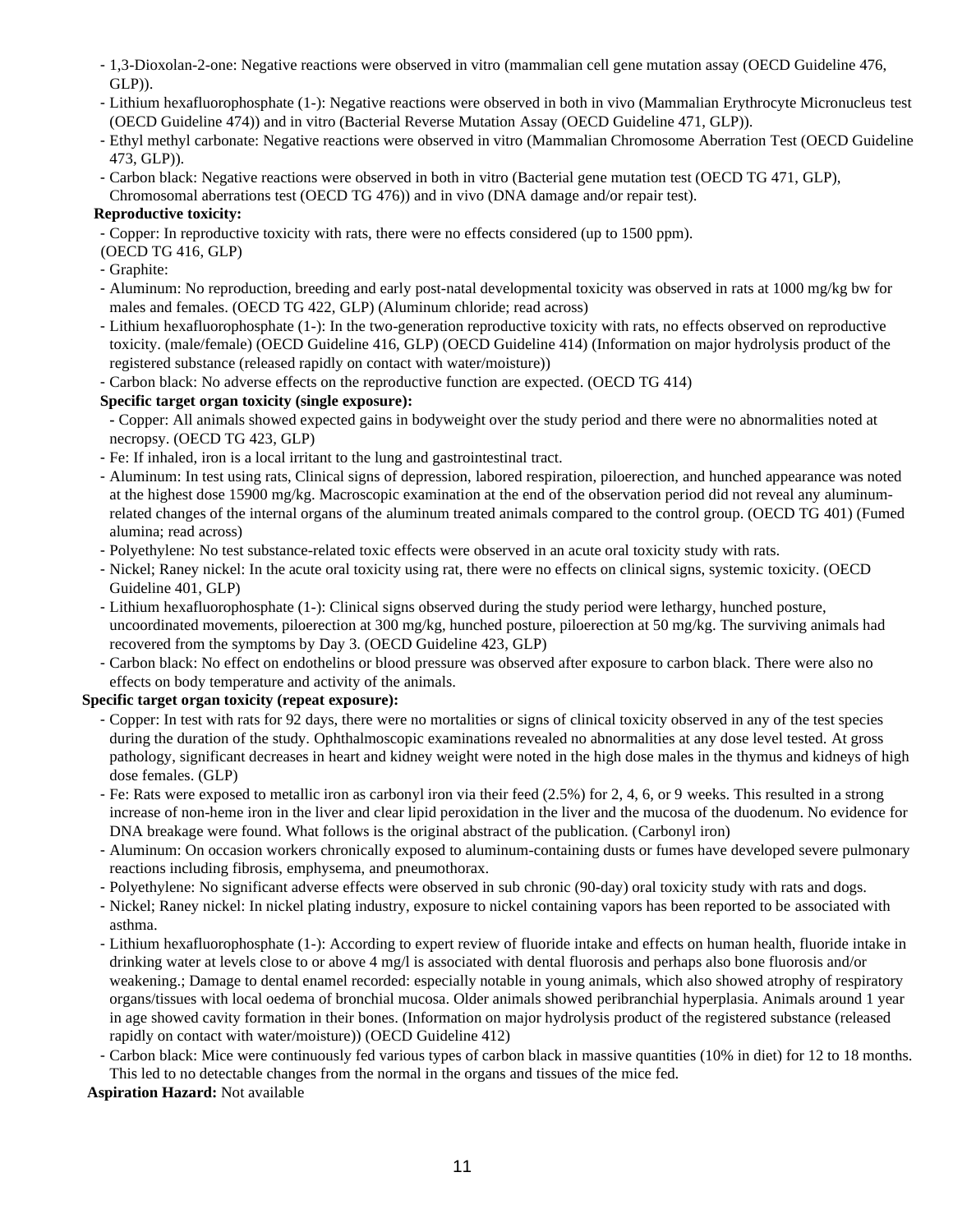# **SECTION 12. ECOLOGICAL INFORMATION**

※ This is a product that fulfills a certain function in solid state with specific shape without discharging any chemical substance in its use and has no obligation to write (M)SDS. Since this document contains the precautions for safe handling related to its materials or chemical substances consisting of this product, please note that this overall information is irrelevant to this product.

# **12.1 Ecological toxicity**

- Acute toxicity:  $ATEmix = 0.13mg/\ell$
- **Fish** 
	- Fe: 96hr-LC<sup>50</sup> (*Brachy danio rerio*) > 10000 mg/L (OECD TG 203, GLP)
	- Graphite:  $96hr-LC_{50} > 100 mg/L$
	- Aluminum: 96hr-LC<sup>50</sup> > 218.64 mg/L (GLP) (Read across; aluminum chloride hexahydrate), 28d-NOEC (*Pimephales promelas*)  $= 4.7$  mg/L (Read across; aluminum sulphate)
	- Cobalt lithium dioxide: 96hr-LC<sup>50</sup> = 54.1 mg/L (Read across; cobalt (II) chloride hexahydrate), 34d-NOEC (*Pimephales*   $promelas$ ) = 0.21 mg/L
	- $-1,3$ -Dioxolan-2-one: 96hr-LC<sub>50</sub> > 100 mg/L (OECD Guideline 203, GLP)
	- Lithium hexafluorophosphate (1-): 96hr-LC<sub>50</sub> = 51 ~ 193 mg/L Information on major hydrolysis product of the registered substance (released rapidly on contact with water/moisture); 21d-NOEC=4 mg F-/L
	- Ethyl methyl carbonate:  $96$ hr-LC<sub>50</sub> > 100 mg/L (OECD Guideline 203, GLP)
	- Carbon black:  $96hr$ - $LC_0 = 1000$  mg/L (OECD TG 203, GLP)

# **Crustacean**

- Fe: 48hr-EC<sup>50</sup> (*Daphnia magna*) > 100 mg/L (OECD TG 202, GLP)
- Graphite:  $48$ hr-EC<sub>50</sub> > 100 mg/L
- Aluminum: 48hr-LC<sup>50</sup> = 0.071 mg/L (Read across; CAS 13473-90-0), 8d-NOEC (*Ceriodaphnia dubia*) = 4.9 mg/L (Read across; CAS 7784-13-6): 48hr-EC<sub>50</sub> = 2.618 mg/L (GLP) (Read across; cobalt (II) chloride hexahydrate), 42d-NOEC (*Neanthes arenaceodentata*) = 0.713 mg/L (ASTM Method E1562, GLP)
- 1,3-Dioxolan-2-one:  $48hr-EC_{50} > 100$  mg/L (OECD Guideline 202, GLP)
- Lithium hexafluorophosphate (1-): 48hr-LC<sup>50</sup> > 100 mg/L (OECD Guideline 202, GLP); 21d-NOEC (*Daphnia magna*) = 10 mg/L (Information on major hydrolysis product of the registered substance (released rapidly on contact with water/moisture)) (OECD guideline 202, GLP)
- Ethyl methyl carbonate:  $48\text{hr-EC}_{50} > 100 \text{ mg/L}$  (OECD Guideline 202, GLP)
- Carbon black:  $24$ hr-EC<sub>50</sub> > 5600 mg/L (OECD TG 202, GLP)

# **Algae**

- Graphite: 72hr-EC<sup>50</sup> (*Selenastrum capricornutum*) > 100 mg/L
- Aluminum:  $72$ hr-EC<sub>50</sub> = 0.0169 mg/L (OECD TG 201), (Read across; CAS 13473-90-0)
- Cobalt lithium dioxide: 96hr-EC<sup>50</sup> = 71.314 mg/L (Read across; cobalt (II) chloride hexahydrate), 96hr-NOEC (*Dunaliella*   $tertiolecta$ ) = 4.672 mg/L
- 1,3-Dioxolan-2-one: 72hr-EC<sup>50</sup> > 100 mg/L (OECD Guideline 201, GLP), 72hr-NOEC (*Selenastrum capricornutum*) = 100mg/L (OECD Guideline 201, GLP)
- Lithium hexafluorophosphate (1-): 96hr-EC<sup>50</sup> > 100 mg/L; 96h-NOEC = 22 mg/L (OECD Guideline 201, GLP)
- Ethyl methyl carbonate: 72hr-EC<sub>50</sub> > 62 mg/L (OECD Guideline 201, GLP), 72hr-NOEC (*Scenedesmus subspicatus*) = 50 mg/L (OECD Guideline 201, GLP)
- Carbon black:  $72\text{hr-EC}_{50} > 10000 \text{ mg/L}$ ,  $72\text{hr-NOEC} > 10,000 \text{ mg/l}$  (OECD TG 201, GLP)

# **12.2 Persistence and degradability**

# **Persistence**

- Graphite: Low persistency (log Kow is less than 4 estimated.) (Log Kow = 0.78)
- Aluminum: Low persistency (log Kow is less than 4 estimated.) (Log Kow = 0.33) (estimated)
- 1,3-Dioxolan-2-one: Low persistency (log Kow is less than 4 estimated.) (Log Kow = 0.11) (20 °C, pH> 5.33 < 5.79) (EU Method A.8, GLP)
- Lithium hexafluorophosphate (1-): Low persistency (log Kow is less than 4 estimated.) (Log Kow =
- 0.354) (20 °C, pH > 6.5 < 7.5) (OECD Guideline 107, GLP)

- Ethyl methyl carbonate: Low persistency (log Kow is less than 4 estimated.) (Log Kow = 0.972)

 $(40 °C, pH 6.8)$ 

**Degradability:** Not available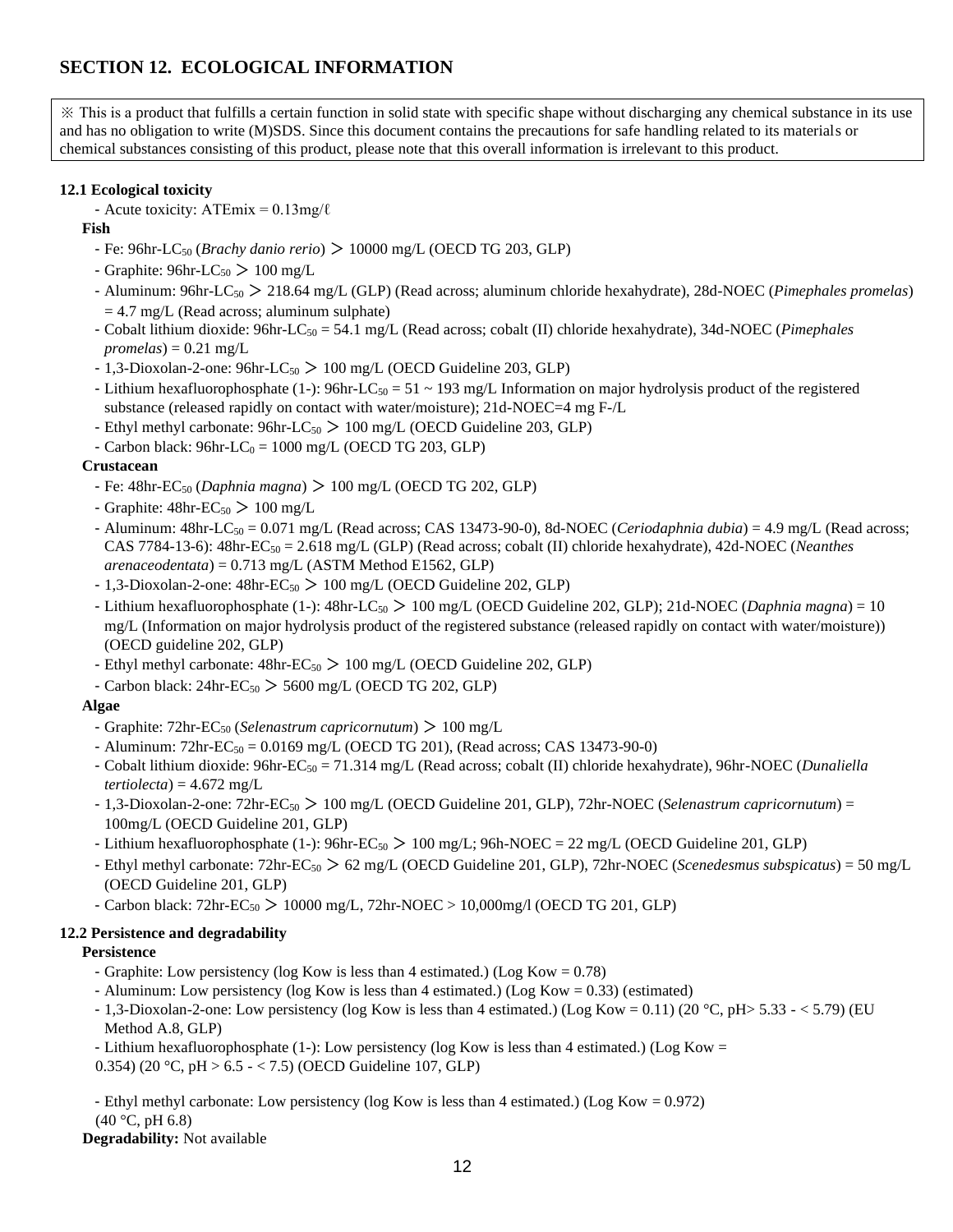# **12.3 Bio accumulative potential**

### **Bioaccumulation**

- Copper: Bioaccumulation is expected to be low according to the BCF  $<$  500 (BCF = 0.02  $\sim$  20)
- Graphite: Bioaccumulation is expected to be low according to the BCF < 500 (BCF = 2.433)
- Aluminum: Bioaccumulation is expected to be low according to the BCF < 500 (BCF = 3.162) (estimated)
- Dimethyl carbonate: Bioaccumulation is expected to be low according to the BCF < 500 (BCF = 3.2)
- Cobalt lithium dioxide: Bioaccumulation is expected to be low according to the BCF < 500 (BCF = 23) (Read across; 57CoCl)
- Nickel; Raney nickel: Bioaccumulation is expected to be low according to the BCF < 500 (BCF = 70)
- 1,3-Dioxolan-2-one: Bioaccumulation is expected to be low according to the BCF < 500 (BCF = 3.162) (estimated)
- Lithium hexafluorophosphate (1-): Bioaccumulation is expected to be low according to the BCF < 500 (BCF < 31)
- Ethyl methyl carbonate: Bioaccumulation is expected to be low according to the BCF < 500 (BCF =
- 3.162) (estimated)

## **Biodegradation**

- Dimethyl carbonate: As well-biodegraded, it is expected to have low accumulation potential in living organisms (= 86% biodegradation was observed after 28 days) (OECD Guideline 301 C, GLP)
- Polyethylene: As not well-biodegraded, it is expected to have high accumulation potential in living organisms  $(= 0\%$ biodegradation was observed after 28 days)
- 1,3-Dioxolan-2-one: As well-biodegraded, it is expected to have low accumulation potential in living organisms (70% ~ 80% biodegradation was observed after 10 days) (OECD Guideline 301 A, GLP)
- Lithium hexafluorophosphate (1-): As well-biodegraded, it is expected to have low accumulation potential in living organisms (= 86% biodegradation was observed after 28 days) (OECD Guideline 301 C, GLP)
- Ethyl methyl carbonate: As well-biodegraded, it is expected to have low accumulation potential in living organisms (= 98% biodegradation was observed after 28 days)
- Carbon black: carbon black is an inorganic substance and will not biodegraded by microorganisms.

#### **12.4 Mobility in soil**

- Nickel; Raney nickel: Low potency of mobility to soil.  $(Koc = 2.86)$
- 1,3-Dioxolan-2-one: Low potency of mobility to soil. (Koc = 3.219) (estimated)
- Ethyl methyl carbonate: Low potency of mobility to soil. (Koc = 1.58) (40 °C) (OECD Guideline 121, GLP

### **12.5 Results of PBT and vPvB assessment:** Not available

**12.6 Other adverse effects:** Not available

# **SECTION 13. DISPOSAL CONSIDERATIONS**

#### **13.1 Waste treatment methods Product/Packaging disposal**

Consider the required attentions in accordance with waste treatment management regulation.

- **Waste codes/Waste designation according to LoW (2015):** 16-06-05
- **Waste treatment-relevant information**

Waste must be disposed of in accordance with federal, state, and local environmental control regulations.

**Sewage disposal-relevant information:** Not available

**Other disposal recommendations:** Not available

# **SECTION 14. TRANSPORT INFORMATION**

※ If those lithium-ion batteries are packed with or contained in an equipment, then it is the responsibility of the shipper to ensure that the consignment are packed in compliance to the latest edition of the IATA Dangerous Goods Regulations section Ⅱ of either Packing Instruction 966 or 967 in order for that consignment to be declared as NOT RESTRICTED (non-hazardous/non-Dangerous). If those lithium-ion batteries are packed with or contained in an equipment, UN No. is UN3481.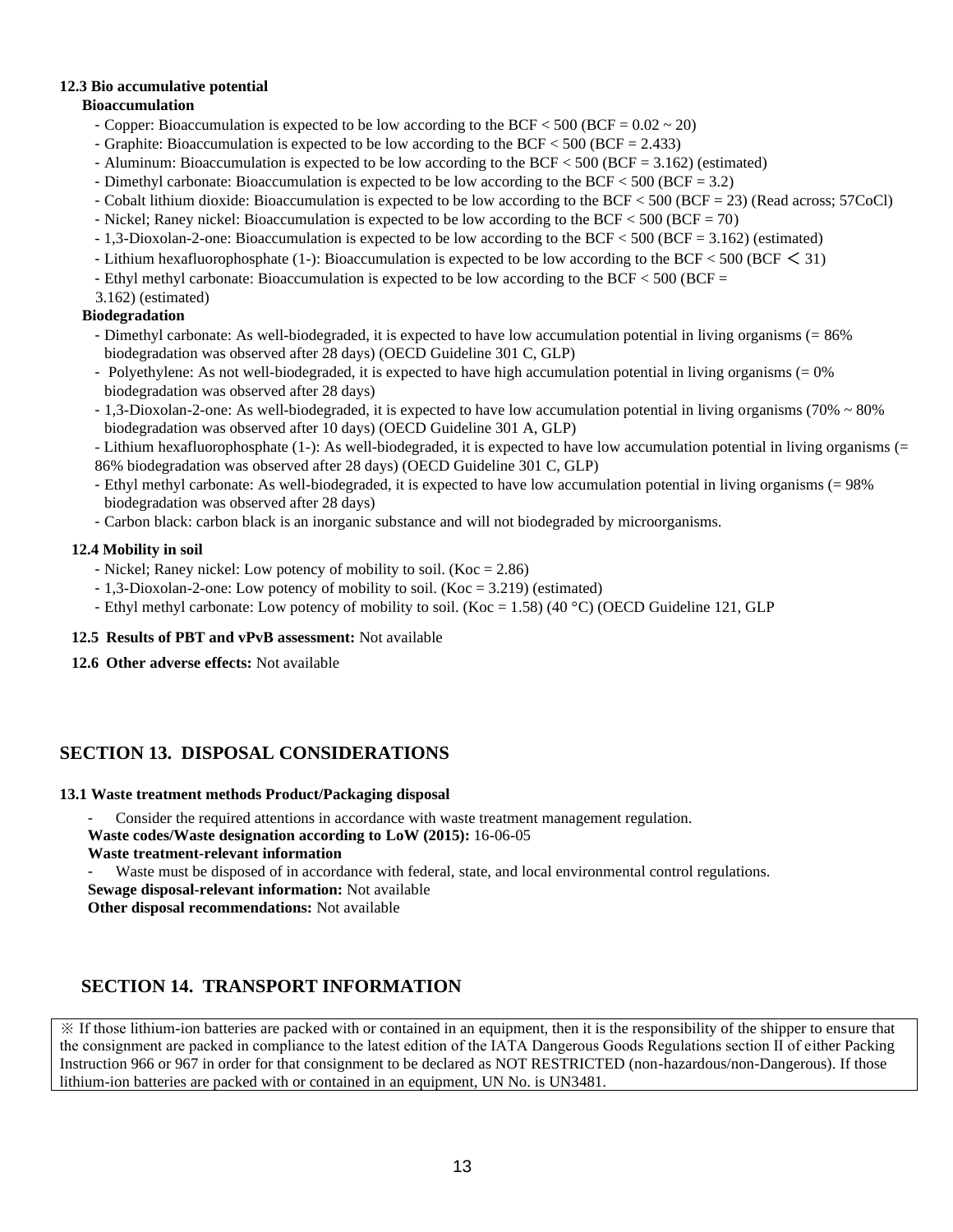- **14.1 UN Number:** 3480
- **14.2 UN Proper shipping name:** LITHIUM-ION BATTERIES
- **14.3 Transport Hazard class:** 9
- **14.4 Packing group:** II
- **14.5 Special provisions:** 188, 230, 384
- **14.6 Packing instructions:** P903
- **14.7 Environmental hazards:** No
- **14.8 Special precautions for user in case of fire:** F-A **In case of leakage:** S-I
- **14.9 Transport in bulk according to Annex II of MARPOL 73/78 and the IBC Code:** Not Available
- **14.10 IATA Transport**: PI 965-Section IB

**14.11 Package labels** 



# **SECTION 15. REGULATORY INFORMATION**

**15.1 Safety, health, and environmental regulation/legislation specific for the substance or mixture EU regulations Authorizations and/or restrictions on use: Authorizations**: Not regulated  **Restrictions on use:** Nickel: Regulated  **Other EU regulations:** Not regulated  **Foreign Regulatory Information External information: U.S.A management information (OSHA Regulation):** Not regulated  **U.S.A management information (CERCLA Regulation):** Copper: 5,000 lb. Nickel: 100 lb.  **U.S.A management information (EPCRA 302 Regulation):** Not regulated  **U.S.A management information (EPCRA 304 Regulation):** Not regulated  **U.S.A management information (EPCRA 313 Regulation):** Aluminum (metal): Regulated - Copper: Regulated Nickel: Regulated  **Substance of Rotterdam Protocol**: Not regulated **Substance of Stockholm Protocol**: lithium hexafluorophosphate (1-): Regulated  **Substance of Montreal Protocol:** Not regulated **15.2 Chemical safety assessment:** 

No chemical safety assessment has been carried out for this product by the supplier.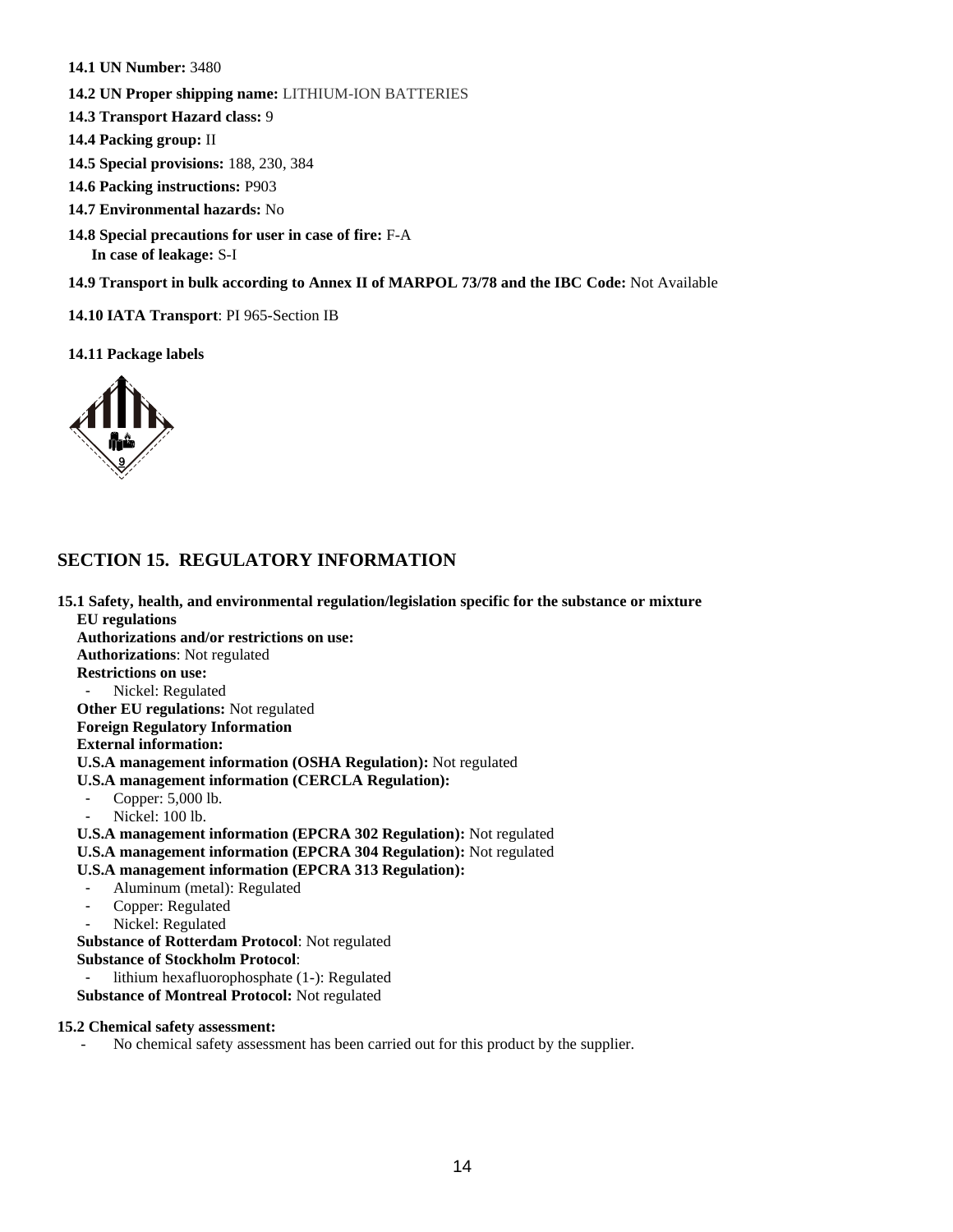# **SECTION 16. OTHER INFORMATION EU**

# **Product safety data sheet for PA0001N0006A/PA0001N0007A/PA001N0008A prepared in accordance with Regulation (EU) 2015/830 (REACH), Annex II, and OSHA 29 CFR 1910.1200**

| 16.1 Indication of changes<br>Date Updated: 28 Jan 2021                                                                                                                                                                                                                                                                                                                                                                                                                                                                                                                                                                                                                                                                                                                                                                                                                                                                                                                                                                                                               |  |
|-----------------------------------------------------------------------------------------------------------------------------------------------------------------------------------------------------------------------------------------------------------------------------------------------------------------------------------------------------------------------------------------------------------------------------------------------------------------------------------------------------------------------------------------------------------------------------------------------------------------------------------------------------------------------------------------------------------------------------------------------------------------------------------------------------------------------------------------------------------------------------------------------------------------------------------------------------------------------------------------------------------------------------------------------------------------------|--|
| Version: Rev. 00                                                                                                                                                                                                                                                                                                                                                                                                                                                                                                                                                                                                                                                                                                                                                                                                                                                                                                                                                                                                                                                      |  |
| <b>16.2 Abbreviations and acronyms</b>                                                                                                                                                                                                                                                                                                                                                                                                                                                                                                                                                                                                                                                                                                                                                                                                                                                                                                                                                                                                                                |  |
| $ACGIH =$ American Conference of Government Industrial Hygienists<br>$CLP = Classification$ Labelling Packaging Regulation; Regulation (EC) No 1272/2008<br><b>CAS No.</b> = Chemical Abstracts Service number<br>$DMEL = Derived \text{ Minimal Effect Levels}$<br>$DNEL = Derived No Effect Level$<br><b>EC Number</b> = EINECS and ELINCS Number (see also EINECS and ELINCS)                                                                                                                                                                                                                                                                                                                                                                                                                                                                                                                                                                                                                                                                                      |  |
| $EU = European Union$                                                                                                                                                                                                                                                                                                                                                                                                                                                                                                                                                                                                                                                                                                                                                                                                                                                                                                                                                                                                                                                 |  |
| $IARC = International Agency for Research on Cancer$<br><b>ISHL</b> = Industrial Safety $\&$ Health Law<br>$NIOSH = National Institute for Occupational Safety & Health$<br>$NTP = National Taxicology Program$<br><b>OSHA</b> = European Agency for Safety and Health at work<br>$PBT =$ Persistent, Bio accumulative and Toxic substance<br>$PNEC(s) = Predicted No Effect Concentration(s)$<br>REACH = Registration, Evaluation, Authorization and Restriction of Chemicals Regulation (EC) No 453/2010<br>$STP =$ Sewage Treatment Plant<br>$SVHC = Substances of Very High Concern$<br>$vPvB = Very$ Persistent and Very Bio accumulative<br>$UN = United Nations$<br>$MARDOL = International Convention for the Prevention of Pollution from Ships (IMO)$<br>$\text{IBC} = \text{Intermediate Bulk Container}$<br><b>CERCLA</b> = Comprehensive Environmental Response, Compensation & Liability Act (US)<br>$EPCRA =$ Emergency Planning and Community Right-to-Know Act (US)<br><b>EINECS</b> = European Inventory of Existing Commercial chemical Substances |  |
| <b>ELINCS</b> = European List of Notified Chemical Substances                                                                                                                                                                                                                                                                                                                                                                                                                                                                                                                                                                                                                                                                                                                                                                                                                                                                                                                                                                                                         |  |
| 16.3 Key literature reference and sources for data:                                                                                                                                                                                                                                                                                                                                                                                                                                                                                                                                                                                                                                                                                                                                                                                                                                                                                                                                                                                                                   |  |
| U.S. National library of Medicine (NLM) Hazardous Substances Data Bank (HSDB)                                                                                                                                                                                                                                                                                                                                                                                                                                                                                                                                                                                                                                                                                                                                                                                                                                                                                                                                                                                         |  |
| LookChem; http://www.lookchem.com/                                                                                                                                                                                                                                                                                                                                                                                                                                                                                                                                                                                                                                                                                                                                                                                                                                                                                                                                                                                                                                    |  |
| IUCLID: http://ecb.jrc.ec.europa.eu/IUCLID-DataSheets/7631905.pdf                                                                                                                                                                                                                                                                                                                                                                                                                                                                                                                                                                                                                                                                                                                                                                                                                                                                                                                                                                                                     |  |
| <b>CHRIP</b> (Chemical Risk Information Platform)<br>EPISUITE v4.11; http://www.epa.gov/opt/exposure/pubs/episuitedl.html                                                                                                                                                                                                                                                                                                                                                                                                                                                                                                                                                                                                                                                                                                                                                                                                                                                                                                                                             |  |
| The Chemical Database -The Department of Chemistry at the University of Akron; http://ull.chemistry.uakron.edu/erd/<br>ECOTOX: http://cfpub.epa.gov/ecotox/<br>International Chemical Safety Cards (ICSC): http://www.nihs.go.jp/ICSC/<br>National Chemical Information System (http://ncis.nier.go.kr)<br>Korea Dangerous Material Inventory Management System (http://hazmat.nema.go.kr)<br>REACH information on registered substances; https://echa.europa.eu/information-onchemicals/registered-substances<br>EU CLP; https://echa.europa.eu/information-on-chemicals/cl-inventory-database<br>NIOSH Pocket Guide; http://www.cdc.gov/niosh/npg/npgdcas.html<br>IARC Monographs on the Evaluation of Carcinogenic Risks to Humans; http://monographs.iarc.fr<br>National Toxicology Program; http://ntp.niehs.nih.gov/results/dbsearch/<br>TOMES-LOLI®; http://www.rightanswerknowledge.com/loginRA.asp                                                                                                                                                           |  |
| UN Recommendations on the transport of dangerous goods 17th<br>American Conference of Governmental Industrial Hygienists TLVs and BEIs.                                                                                                                                                                                                                                                                                                                                                                                                                                                                                                                                                                                                                                                                                                                                                                                                                                                                                                                               |  |
|                                                                                                                                                                                                                                                                                                                                                                                                                                                                                                                                                                                                                                                                                                                                                                                                                                                                                                                                                                                                                                                                       |  |